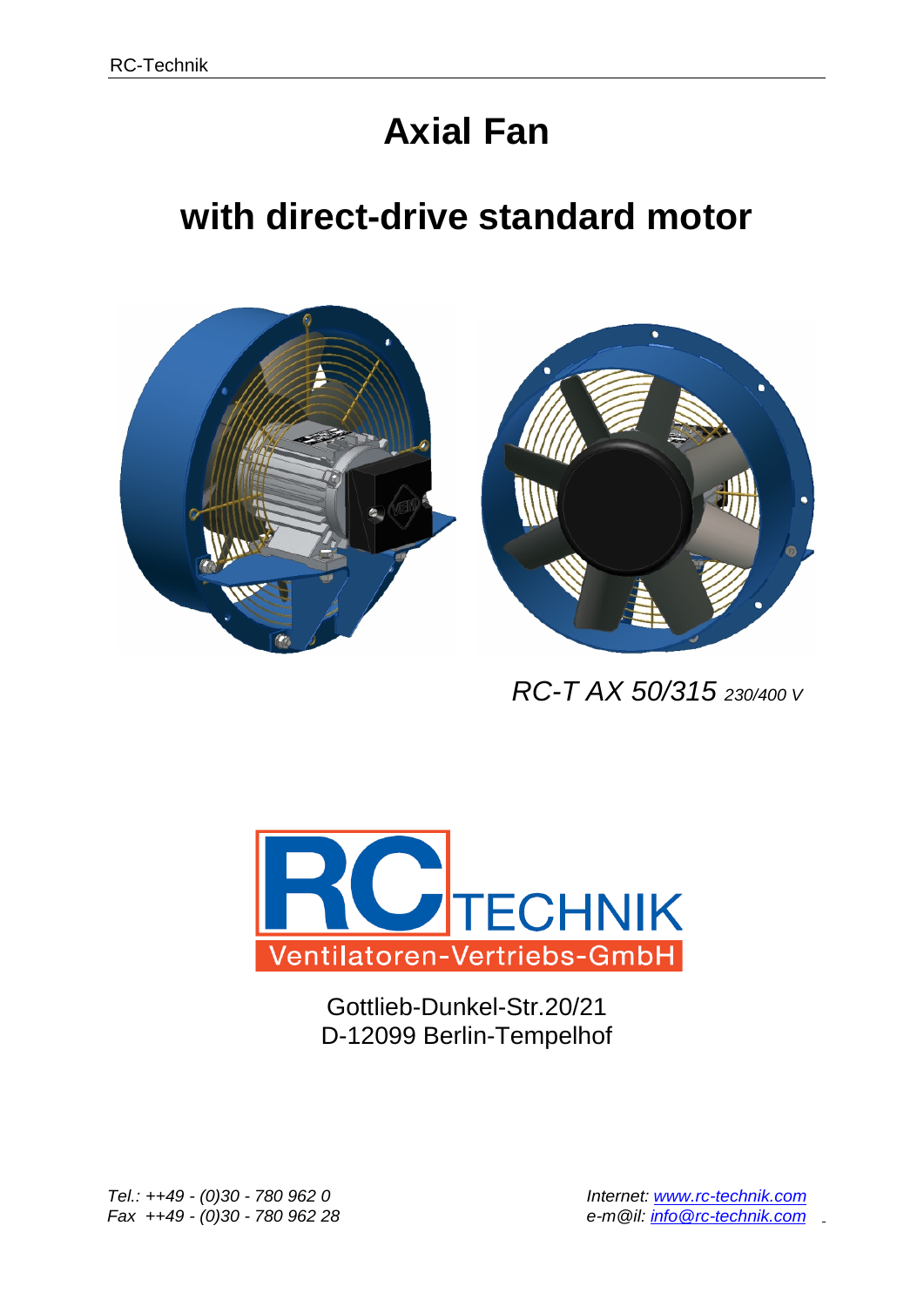| <b>Product:</b>               | Axial fan RC-T AX 50/315 230/400 V                                                                                                                                                                                      |                                                                                                                                                                                                                                                                                                                                   |
|-------------------------------|-------------------------------------------------------------------------------------------------------------------------------------------------------------------------------------------------------------------------|-----------------------------------------------------------------------------------------------------------------------------------------------------------------------------------------------------------------------------------------------------------------------------------------------------------------------------------|
| <b>Model:</b>                 | Model with protection guard<br>Motor construction type: standard motor with thermal contacts,<br>three-phase current<br>Fan casing: sheet steel, colour-coated<br>Impeller blades: aluminium die casting                |                                                                                                                                                                                                                                                                                                                                   |
| Technical data:               | Nominal voltage<br>Frequency<br>Power consumption<br>Current consumption<br>Volume flow<br>Static pressure increase<br>Rated speed<br>Motor protection type<br>Operating temperature<br>Weight<br>Expected service life | 3~230/400 V (D/Y)<br>50 Hz<br>0.55 KW, Cos phi 0.78<br>2.4/1.38A<br>see performance curve<br>see performance curve<br>$2815$ min <sup>-1</sup><br>IP 56; insulation class F<br>$-25+50 °C$<br>$15$ kg<br>40,000 hours of operation, at 40 °C<br>ambient temperature<br>as approximate value<br>(depending on marginal conditions) |
| <b>Direction of rotation:</b> | counter-clockwise (viewed from rotor)                                                                                                                                                                                   |                                                                                                                                                                                                                                                                                                                                   |
| <b>Direction of movement:</b> | motor inlet                                                                                                                                                                                                             |                                                                                                                                                                                                                                                                                                                                   |
| <b>Mounting position:</b>     | rotor axis horizontal or vertical                                                                                                                                                                                       |                                                                                                                                                                                                                                                                                                                                   |

## *Air performance curve Connection diagram*